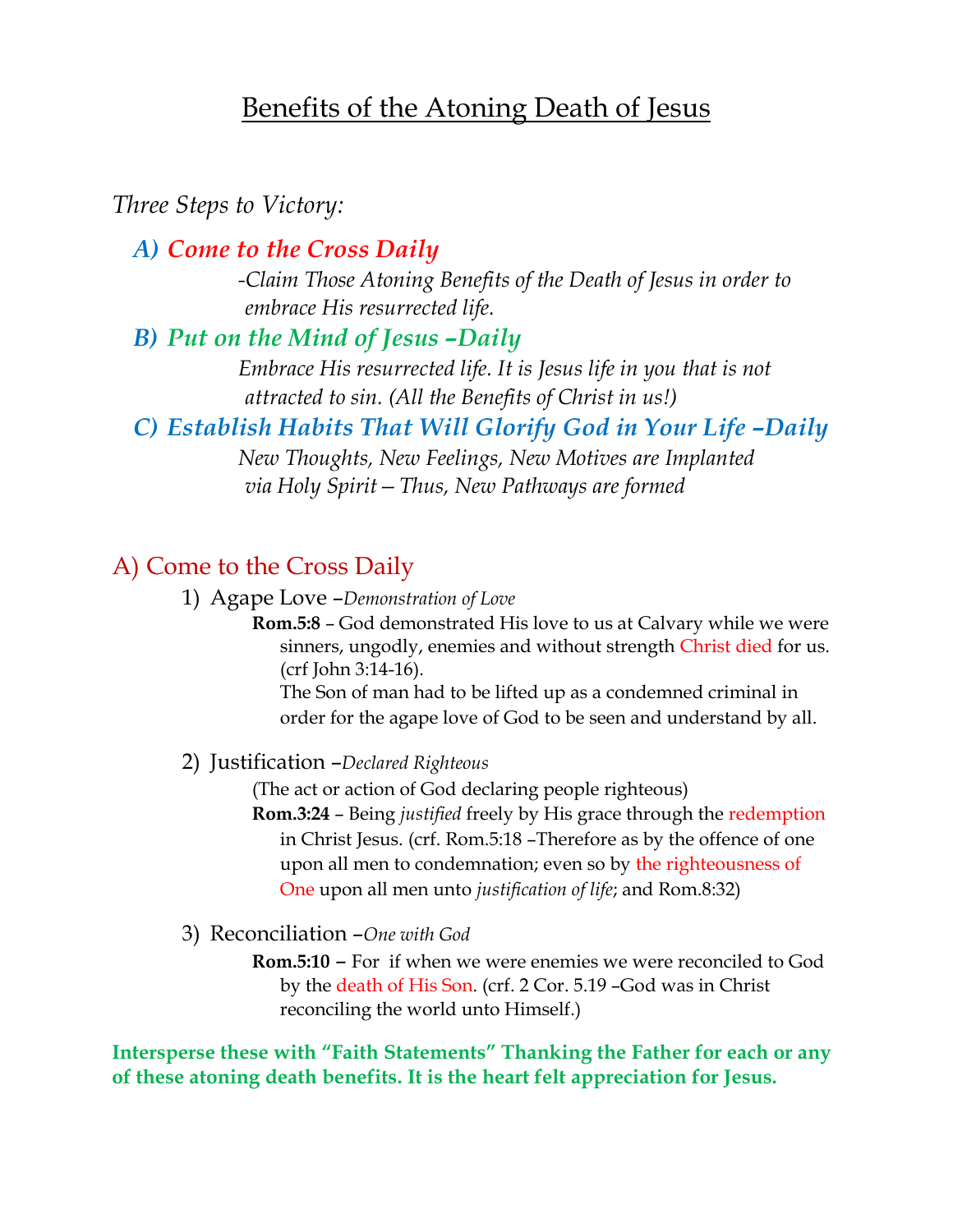- 4) Perfect Forever
	- **Heb.10:14 –** For by one offering He hath *perfected* (completed) forever them that are *being sanctified*. (crf. Luke 13.32 - …the third day I shall be *perfected*; and Heb.7:28)
- 5) Redemption

**Eph.1:7 --** In whom we have *redemption* through His blood. **Heb.9:12 –** By His own blood he entered in once into the holy place

having obtained eternal *redemption*. *"Redemption is that process by which the soul is trained for heaven. This training means a knowledge of Christ. It means emancipation from ideas, habits and practices that have been gained in school of the prince of darkness. The soul must be delivered from all that is opposed to loyalty to God." -DA 330*

- 6) Forgiveness of Sins
	- **Acts 5:31 –** The God of our fathers raised up Jesus whom ye slew and hanged on a tree. Him hath God exalted with his right hand a Prince and a Saviour, for to give …*forgiveness* of sins.
	- **Col 2.**13 Buried with Him in baptism [symbol of Christ's death] hath [God] quickened us (made us alive) with Him, having *forgiven* you all trespasses.

### **Remember those "Faith Statements" thanking the Father for each of these atoning death benefits. It is the heart felt appreciation for Jesus.**

7) Devil Rendered Powerless

- **Heb.9:12 –**that through death He might *render powerless* him that had the power of death, that is the devil.
- **Col 2.**13 Having "disarmed" principalities and powers. He made a public display of them, triumphing over them.
- 8) Not Condemned
	- **Rom.8:1 –**There is now therefore *no condemnation* to them that are in Christ Jesus.

**John 3:17 –**For God *sent not* His Son into the World *to condemn* the world, but that the world through him might be saved.

9) Clear Conscience

**Heb.9:14 –** How much more shall the blood of Christ who through the eternal Spirit offered Himself without spot to God **purge** your *conscience* from dead works to serve the living God.

**Heb.10:22 –**Let us draw near…having our hearts sprinkled from an evil *conscience*.